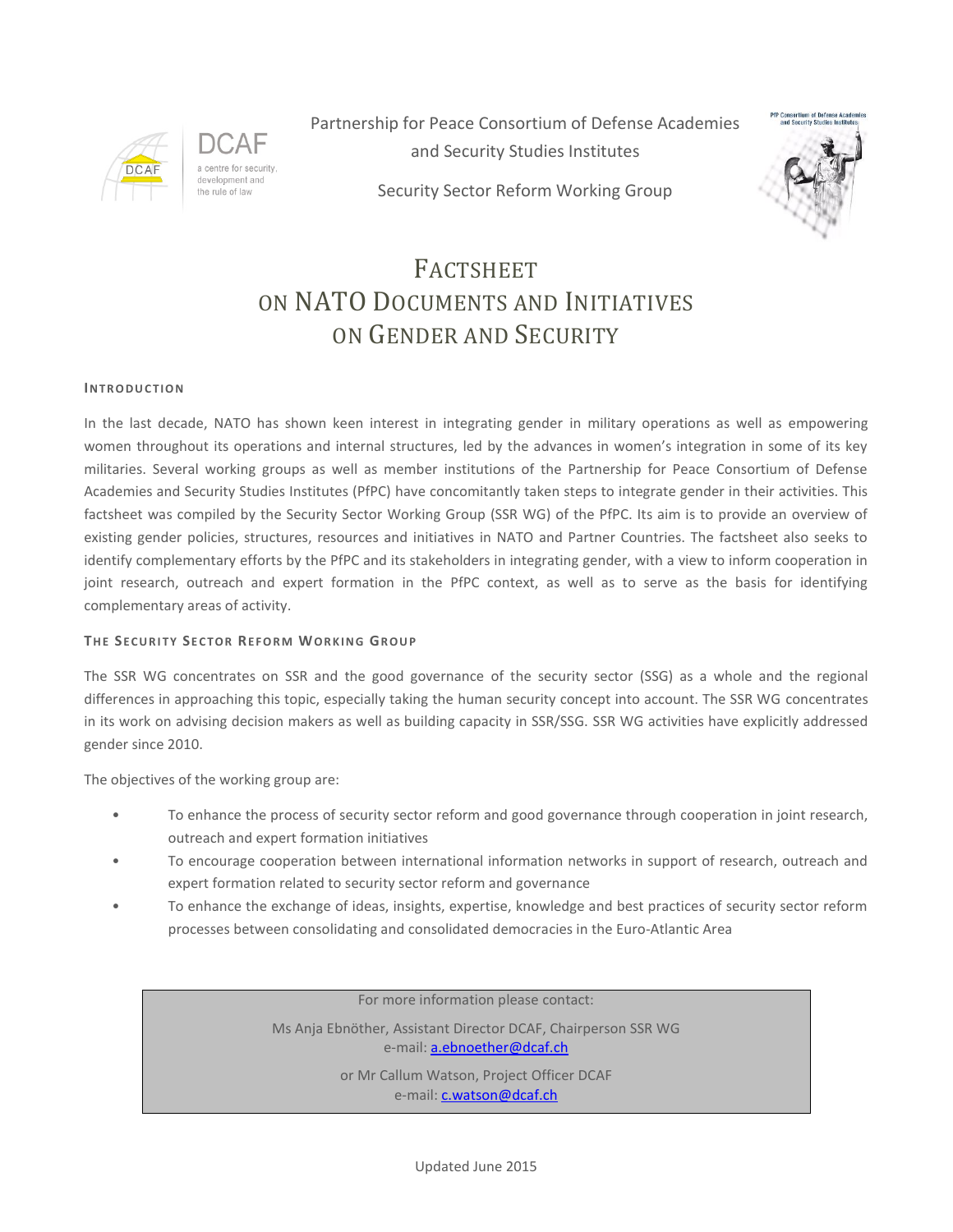# GENDER AND NATO HQ AT A GLANCE

| <b>Policies</b>                                                                                                                                                                                                                                                   | <b>Structures</b>                                                                                                                                                                                                                                                                                                    | <b>Initiatives</b>     | Year |  |
|-------------------------------------------------------------------------------------------------------------------------------------------------------------------------------------------------------------------------------------------------------------------|----------------------------------------------------------------------------------------------------------------------------------------------------------------------------------------------------------------------------------------------------------------------------------------------------------------------|------------------------|------|--|
|                                                                                                                                                                                                                                                                   | First official NATO conference on the role of women in NATO forces in Copenhagen                                                                                                                                                                                                                                     |                        | 1961 |  |
|                                                                                                                                                                                                                                                                   | Military Committee formally recognizes<br><b>Committee on Women in the NATO Forces (CWINF)</b>                                                                                                                                                                                                                       |                        | 1976 |  |
| Prague Summit: International Staff tasked to recommend<br>ways of improving gender balance within IS and IMS                                                                                                                                                      |                                                                                                                                                                                                                                                                                                                      | 2002                   |      |  |
|                                                                                                                                                                                                                                                                   | International Staff task force on gender balance and diversity established                                                                                                                                                                                                                                           |                        | 2003 |  |
| Adoption of NATO-wide Equal Opportunities and Diversity Policy                                                                                                                                                                                                    |                                                                                                                                                                                                                                                                                                                      |                        |      |  |
| Adoption of NATO-EAPC Policy on Implementing United Nations Security Council<br>Resolution (UNSCR) 1325 on Women, Peace and Security (WPS)                                                                                                                        |                                                                                                                                                                                                                                                                                                                      | 2007                   |      |  |
|                                                                                                                                                                                                                                                                   | <b>CWINF changes name to</b><br><b>NATO Committee on Gender Perspectives (NCGP)</b>                                                                                                                                                                                                                                  |                        | 2009 |  |
|                                                                                                                                                                                                                                                                   | NATO Action Plan on Mainstreaming UNSCR 1325 into NATO-Led Operations and Missions                                                                                                                                                                                                                                   | Lisbon Summit endorses |      |  |
|                                                                                                                                                                                                                                                                   | Comprehensive report on the NATO/EAPC policy on the implementation of UNSCR 1325 on Women, Peace and                                                                                                                                                                                                                 |                        | 2010 |  |
|                                                                                                                                                                                                                                                                   | <b>Security and related Resolutions</b>                                                                                                                                                                                                                                                                              |                        |      |  |
| NATO Secretary General's annual report on implementing United Nations Security Council Resolution 1325 on                                                                                                                                                         | Women, Peace and Security, and related Resolutions                                                                                                                                                                                                                                                                   |                        | 2011 |  |
| Revision of NATO-EAPC Policy on Implementing United Nations Security Council Resolution<br>(UNSCR) 1325 on Women, Peace and Security (WPS) and related Resolutions                                                                                                |                                                                                                                                                                                                                                                                                                                      |                        |      |  |
|                                                                                                                                                                                                                                                                   | Chicago Summit reaffirms commitment to UNSCRs on WPS and asks Council to undertake a<br>review on the practical implications of UNSCR 1325 for the conduct of NATO- led operations and missions                                                                                                                      |                        |      |  |
|                                                                                                                                                                                                                                                                   | Mari Skåre appointed Special Representative of the Secretary General<br>on Women, Peace and Security                                                                                                                                                                                                                 |                        | 2012 |  |
|                                                                                                                                                                                                                                                                   | NATO Secretary General's 2 <sup>nd</sup> annual public report on implementing United Nations Security Council<br>Resolution 1325 on Women, Peace and Security, and related Resolutions                                                                                                                               |                        | 2013 |  |
|                                                                                                                                                                                                                                                                   | Review on the practical implications of UNSCR 1325 for the conduct of NATO- led operations and missions,<br>independently undertaken by the Nordic Centre for Gender in Military Operations in Sweden, is presented to<br>NATO Defence Ministers who endorse the plan for the implementation of its recommendations. |                        |      |  |
|                                                                                                                                                                                                                                                                   | NATO Secretary General's 3rd annual public report on implementing United Nations Security Council<br>Resolution 1325 on Women, Peace and Security, and related Resolutions                                                                                                                                           |                        |      |  |
| Revision of NATO-EAPC Policy on Implementing United Nations Security Council Resolution<br>(UNSCR) 1325 on Women, Peace and Security (WPS) and related Resolutions                                                                                                |                                                                                                                                                                                                                                                                                                                      |                        |      |  |
| Revised Action Plan for the implementation of the NATO/EAPC Policy on Women, Peace and Security publicly<br>released for the first time. It includes new policy on the Prevention and Management of Harassment,<br>Discrimination and Bullying in the Work Place. |                                                                                                                                                                                                                                                                                                                      |                        | 2014 |  |
| submit a progress report on NATO's implementation of UNSCR 1325 and related resolutions at the next summit.                                                                                                                                                       | Wales Summit reaffirms commitment to the Women, Peace and Security agenda and directs the Council to                                                                                                                                                                                                                 |                        |      |  |
|                                                                                                                                                                                                                                                                   | Marriët Schuurman appointed Special Representative of the Secretary General<br>on Women, Peace and Security - now a permanent position.                                                                                                                                                                              |                        |      |  |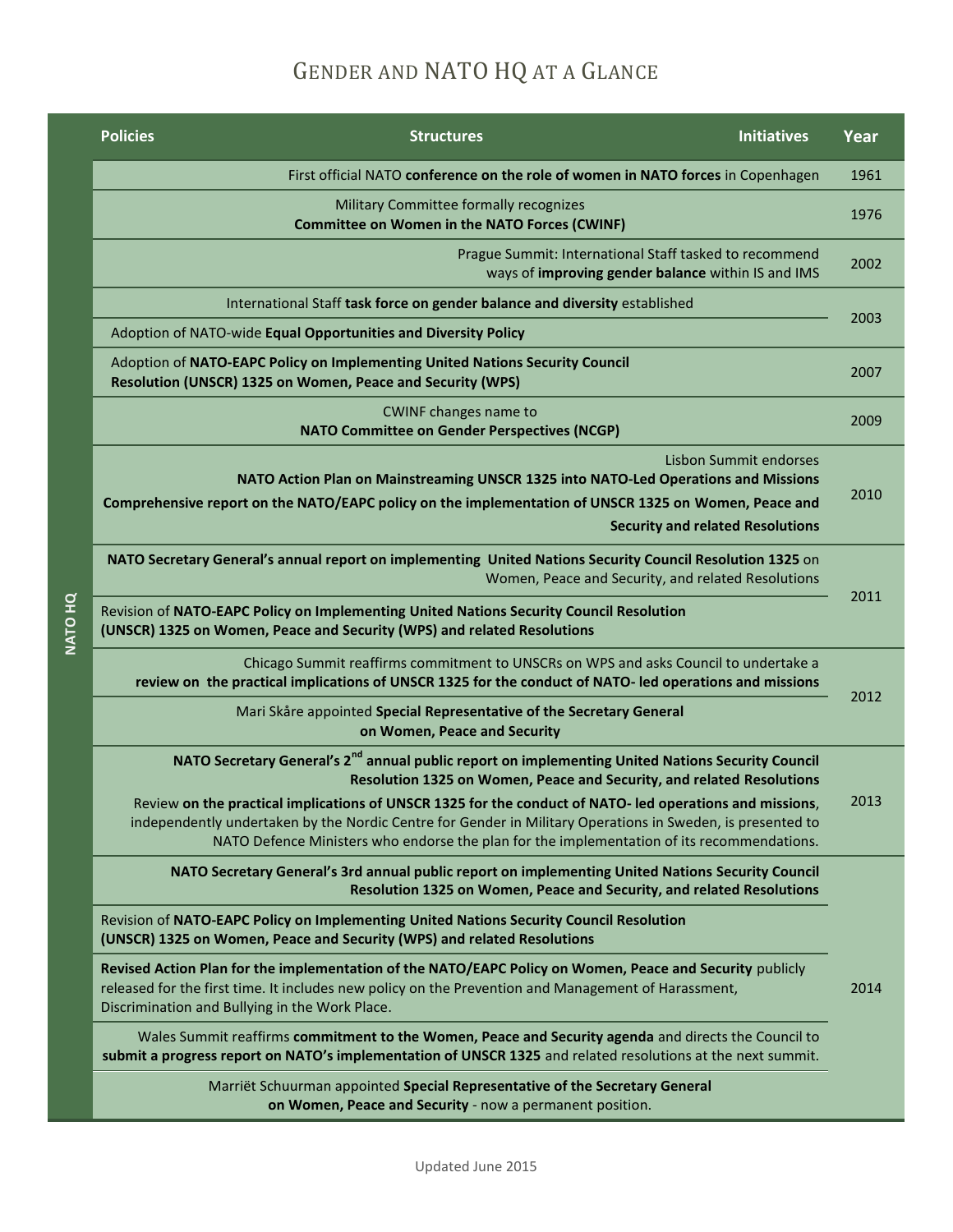## PFPC AND DCAF WITH NATO HQ GENDER INITIATIVES

| Year | <b>Initiatives</b><br><b>Support</b>                                                                                                                                                                                                                      |
|------|-----------------------------------------------------------------------------------------------------------------------------------------------------------------------------------------------------------------------------------------------------------|
|      |                                                                                                                                                                                                                                                           |
|      |                                                                                                                                                                                                                                                           |
| 2009 | DCAF delivers session on gender training and education in annual meeting<br>to feed into recommendations from the NATO Committee on Gender Perspectives (NCGP) on UNSCR 1325<br>implementation                                                            |
| 2010 | DCAF designs and facilitates a workshop for NCGP to design a<br>generic Pre-Deployment Training Template on Gender                                                                                                                                        |
|      | At the request of NOGP, DCAF delivers two awareness seminars for<br>two sub-committees of the Military Committee                                                                                                                                          |
|      | DCAF participates in NCGP Annual Meeting workshop on the development of<br>indicators on the effect of gender integration in NATO operations                                                                                                              |
| 2011 |                                                                                                                                                                                                                                                           |
|      |                                                                                                                                                                                                                                                           |
|      |                                                                                                                                                                                                                                                           |
| 2013 | DCAF publishes paper commissioned by the NATO Parliamentary Assembly<br>Involvement of Parliaments in Advancing the 'Women, Peace and Security' Agenda in NATO Member<br><b>Countries</b>                                                                 |
|      | DCAF supports design of NCGP 2014 Annual Conference "Recruitment and Retention in the Armed Forces"                                                                                                                                                       |
| 2014 |                                                                                                                                                                                                                                                           |
|      | DCAF facilitates civil society consultations on the 2014 Action Plan for the implementation of the NATO/EAPC<br>Policy on Women, Peace and Security on behalf of the NATO Special Representative of the Secretary-General<br>on Women, Peace and Security |
|      | DCAF, supported by Switzerland, offers expert support to the Bulgarian Chair of the NCGP                                                                                                                                                                  |
|      | DCAF delivers an in-kind contribution from Switzerland to a NATO Trust Fund project to enhance gender<br>equality in the Jordanian Armed Forces                                                                                                           |
| 2015 | DCAF publishes Gender and Complaints: A Handbook for Armed Forces and Ombuds Institutions, funded by<br>the NATO Science for Peace Programme (forthcoming, September 2015)                                                                                |
|      | DCAF publishes paper commissioned by the NATO Parliamentary Assembly (forthcoming, October 2015)<br>Involvement of Parliaments in Advancing the 'Women, Peace and Security' Agenda in NATO Member<br><b>Countries</b>                                     |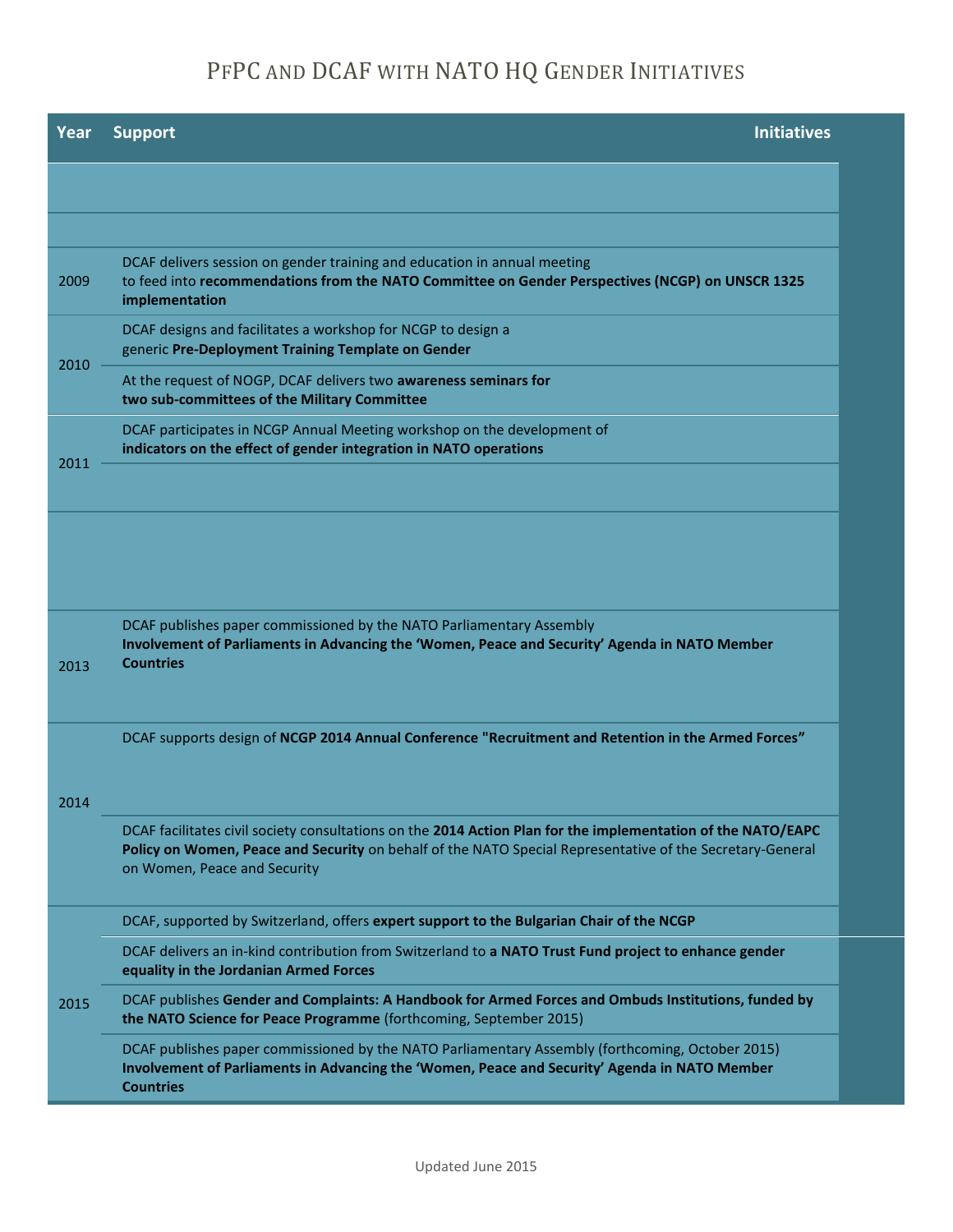### GENDER AND NATO STRATEGIC COMMANDS AND OPERATIONS; ALLIES AND PARTNERS

|                                            | <b>Policies</b><br><b>Structures</b>                                                                                                                                                                                                                                                                              | <b>Initiatives</b> | Year          |
|--------------------------------------------|-------------------------------------------------------------------------------------------------------------------------------------------------------------------------------------------------------------------------------------------------------------------------------------------------------------------|--------------------|---------------|
|                                            | Bi-Strategic Command Directive 40-1 on Integrating<br>UNSCR 1325 and Gender Perspective into the Command Structure<br>adopted by Supreme Allied Commanders Europe and Transformation                                                                                                                              |                    | 2009          |
|                                            |                                                                                                                                                                                                                                                                                                                   |                    |               |
|                                            | Establishment of gender adviser positions in Strategic Commands (ACT and ACO)                                                                                                                                                                                                                                     |                    | 2007-2010     |
| <b>Strategic Commands &amp; Operations</b> | Establishment of gender adviser positions in operations (KFOR and ISAF) and as advisers to commanders in<br>strategic commands and operations                                                                                                                                                                     |                    | 2011-2012     |
|                                            |                                                                                                                                                                                                                                                                                                                   |                    |               |
|                                            | ACO Gender Action Plan adopted in July                                                                                                                                                                                                                                                                            |                    | 2011          |
|                                            | Adoption of revised Bi-Strategic Command Directive 40-1                                                                                                                                                                                                                                                           |                    | 2012          |
|                                            | Integration of gender in operations plans (e.g. ISAF Annex WW)                                                                                                                                                                                                                                                    |                    |               |
|                                            | Appointment of the Nordic Centre for Gender in Military Operations in Sweden<br>as NATO Department Head for Gender Education and Training in Operations                                                                                                                                                           |                    |               |
|                                            | ACO-ACT: Bi-SC implementation plan of the OPC recommendations of the review of the practical implications<br>of UNSCR 1325 for the conduct of NATO-led operations and missions in September                                                                                                                       |                    | 2013          |
|                                            |                                                                                                                                                                                                                                                                                                                   |                    |               |
|                                            |                                                                                                                                                                                                                                                                                                                   |                    |               |
|                                            |                                                                                                                                                                                                                                                                                                                   |                    |               |
|                                            |                                                                                                                                                                                                                                                                                                                   |                    |               |
|                                            |                                                                                                                                                                                                                                                                                                                   |                    |               |
| Allies & Partners                          | National legal frameworks ensuring gender equality                                                                                                                                                                                                                                                                |                    |               |
|                                            |                                                                                                                                                                                                                                                                                                                   |                    |               |
|                                            | 17 Allied Countries and 11 EAPC Partner Countries have<br>National Action Plans on UNSCRs on Women, Peace and Security:                                                                                                                                                                                           |                    |               |
|                                            | Australia, Austria, Belgium, Bosnia and Herzegovina, Canada, Croatia, Denmark, Estonia, France, Finland,<br>Georgia, Germany, Iceland, Ireland, Italy, Kyrgyzstan, Lithuania, FYROM, the Netherlands, Norway, Portugal,<br>Serbia, Slovenia, Spain, Sweden, Switzerland, the United Kingdom and the United States |                    | As of<br>2015 |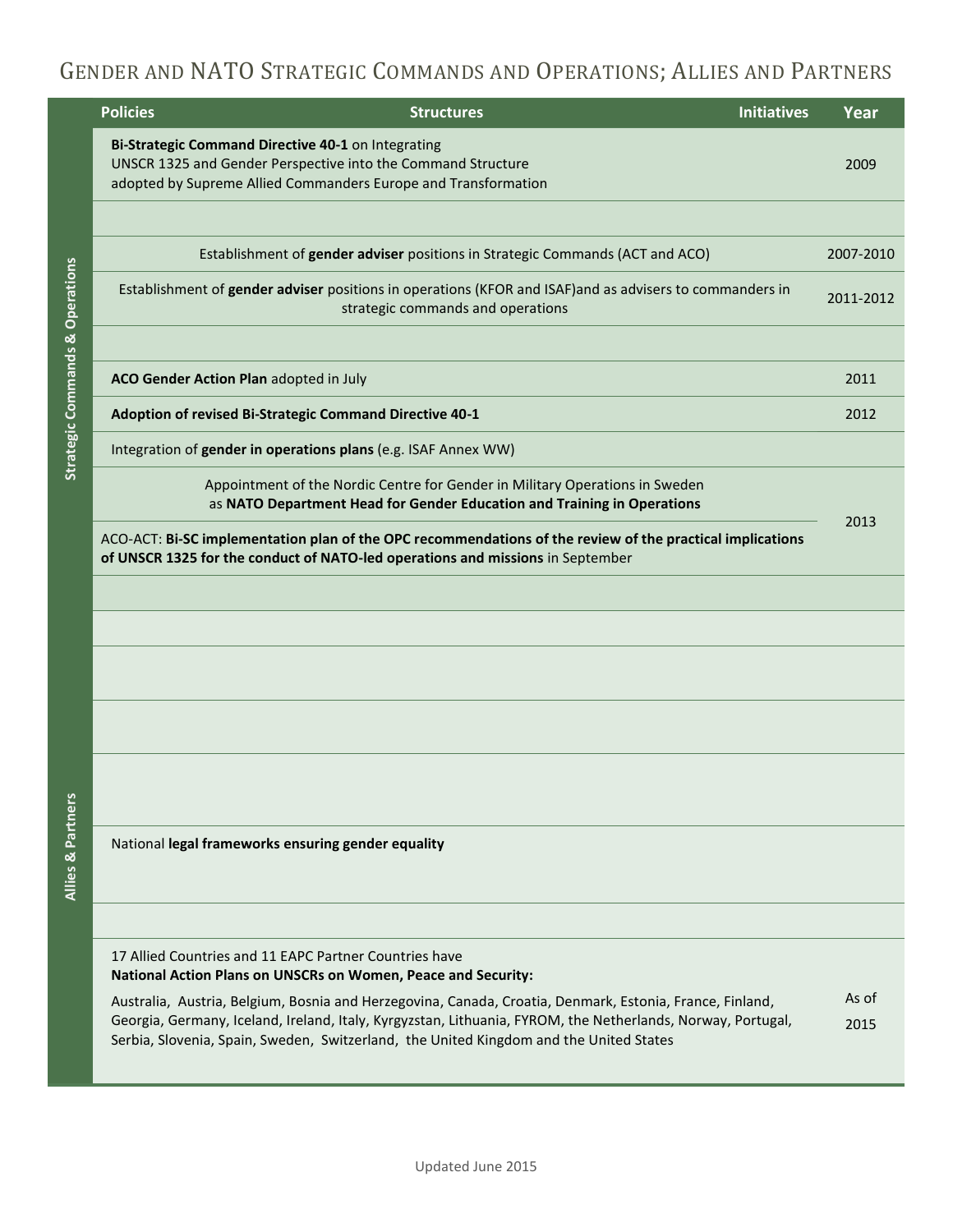## DCAF/PFPC SUPPORT AND INITIATIVES

**Support to Strategic Commands**

Support to Strategic Commands

**PfPC Initiatives**

**PfPC Initiatives** 

| Year          | <b>Initiatives</b><br><b>Support</b>                                                                                                                                    |
|---------------|-------------------------------------------------------------------------------------------------------------------------------------------------------------------------|
|               |                                                                                                                                                                         |
|               |                                                                                                                                                                         |
|               |                                                                                                                                                                         |
|               |                                                                                                                                                                         |
|               |                                                                                                                                                                         |
| 2012-<br>2013 | PfPC working groups on SSR, ED and ADL provide<br>SME support to development by ACT of basic-level gender ADL course                                                    |
|               |                                                                                                                                                                         |
| 2010          | SSR WG workshop "Gender and SSR" in Geneva                                                                                                                              |
|               | EDWG, SSR WG integrate gender in<br>Reference Curriculum for Professional Military Education of Officers                                                                |
| 2011          | SSR WG workshop "Gender and Defence Transformation"<br>at Swedish National Defence College in Stockholm                                                                 |
|               | SSR WG workshop with EDWG and ADL WG<br>"Teaching Gender to the Military - in the Classroom and through ADL"<br>at NATO School Oberammergau                             |
| 2012          | SSR WG workshop with EDWG and ADL WG<br>"Designing Sample Lesson Plans - 2 <sup>nd</sup> Workshop on Teaching Gender to the Military"<br>at Marshall Centre in Garmisch |
| 2012-<br>2013 | EDWG, SSR WG integrate gender in<br><b>Reference Curriculum for Non-Commissioned Officers</b>                                                                           |
| 2013          | SSR WG workshop with EDWG and ADL WG<br>"Integrating Gender in the Curriculum - 3 <sup>rd</sup> Workshop on Teaching Gender to the Military"<br>in Geneva               |
|               | SSR WG workshop with EDWG and ADL WG<br>"Gender-responsive evaluation - 4th Workshop on Teaching Gender to the Military"                                                |
| 2014          | SSR WG workshop with EDWG and ADL WG<br>"Authors' Workshop: Teaching Gender to the Military"                                                                            |
|               | SSR WG workshop with EDWG and ADL WG<br>"Review Workshop: Handbook on Teaching Gender to the Military"                                                                  |
| 2015          | SSR WG with EDWG and ADL WG publication forthcoming end 2015                                                                                                            |
|               | "Handbook on Teaching Gender to the Military"                                                                                                                           |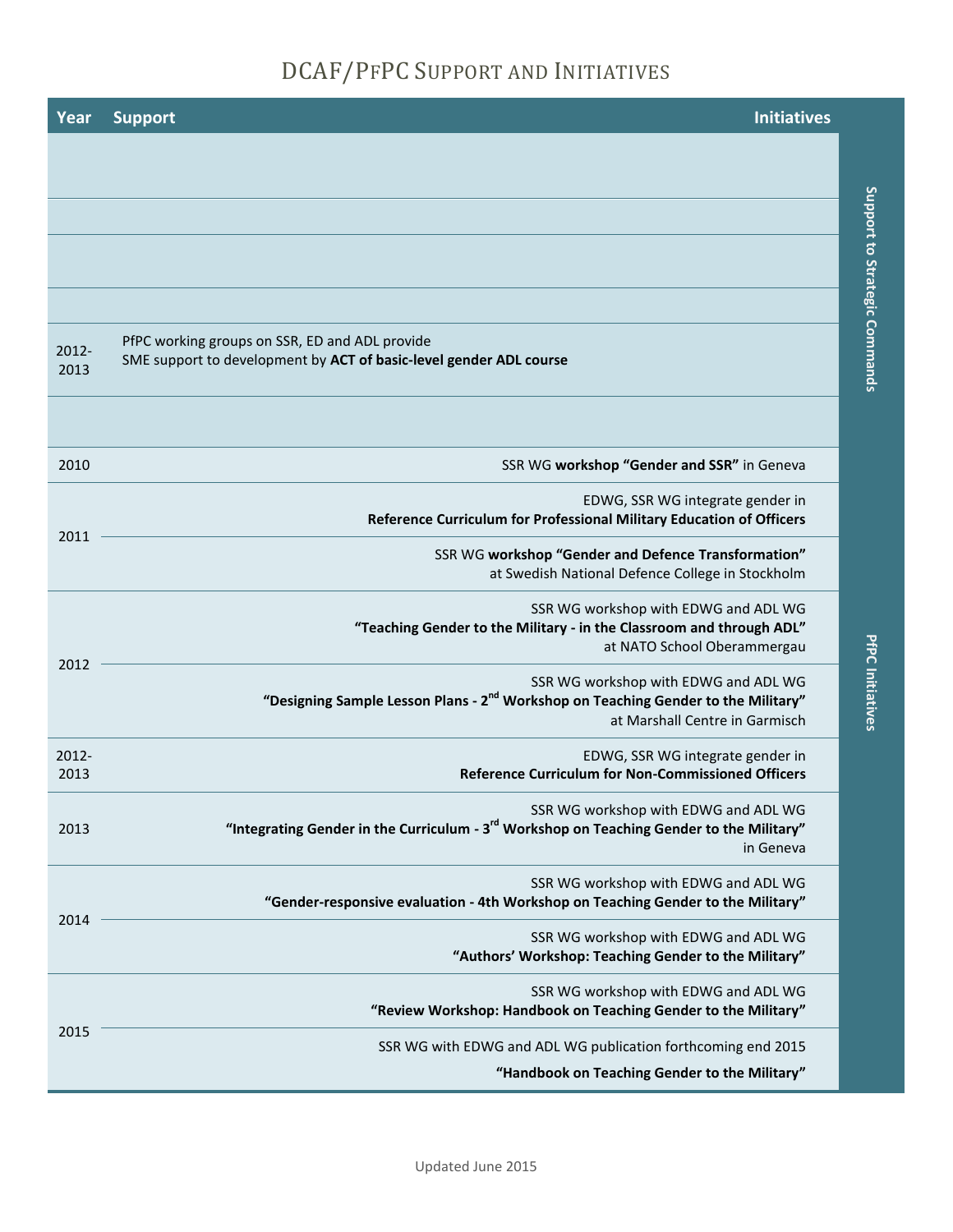### SELECT BIBLIOGRAPHY: FURTHER INITIATIVES AND RESOURCES

### **P O L I C I E S , A C T I O N P L A N S A N D R E P O R T S**

- NATO Equal Opportunity and Diversity Policy (2003) [http://www.nato.int/nato\\_static/assets/pdf/pdf\\_topics/20100625\\_IS\\_IMS\\_EqualOpportunitiesPolicy.pdf](http://www.nato.int/nato_static/assets/pdf/pdf_topics/20100625_IS_IMS_EqualOpportunitiesPolicy.pdf)
- NATO/EAPC policy for implementing UNSCR 1325 on Women, Peace and Security, and related Resolutions (2007, rev. 2011 and 2014) [http://www.nato.int/cps/en/natolive/official\\_texts\\_109830.htm?selectedLocale=en](http://www.nato.int/cps/en/natolive/official_texts_109830.htm?selectedLocale=en)
	- o Comprehensive report on the NATO/EAPC policy on the implementation of UNSCR 1325 on WPS and related resolutions (2010) [http://www.nato.int/cps/en/SID-3AEB3EFF-3B720446/natolive/official\\_texts\\_68578.htm](http://www.nato.int/cps/en/SID-3AEB3EFF-3B720446/natolive/official_texts_68578.htm)
	- o NATO Secretary General's report on implementing UNSCR 1325 on WPS, and related Resolutions (2011) [http://www.nato.int/cps/en/SID-3AEB3EFF-3B720446/natolive/official\\_texts\\_81007.htm](http://www.nato.int/cps/en/SID-3AEB3EFF-3B720446/natolive/official_texts_81007.htm)
	- o NATO Secretary General's second annual public report on implementing UNSCR 1325 on WPS, and related Resolutions (2013) [http://www.nato.int/nato\\_static/assets/pdf/pdf\\_topics/20130115\\_130111-SG-1325-Public-Report2013.pdf](http://www.nato.int/nato_static/assets/pdf/pdf_topics/20130115_130111-SG-1325-Public-Report2013.pdf)
	- o NATO Secretary General's third annual public report on implementing UNSCR 1325 on WPS, and related Resolutions (2014) [http://www.nato.int/cps/en/SID-D8BCFC1C-821C37F1/natolive/official\\_texts\\_106674.htm?selectedLocale=en](http://www.nato.int/cps/en/SID-D8BCFC1C-821C37F1/natolive/official_texts_106674.htm?selectedLocale=en)
- "Review of the Practical Implications of UNSCR 1325 for the Conduct of NATO-led Operations and Missions" (2013) [http://www.nato.int/nato\\_static/assets/pdf/pdf\\_2013\\_10/20131021\\_131023-UNSCR1325-review-final.pdf](http://www.nato.int/nato_static/assets/pdf/pdf_2013_10/20131021_131023-UNSCR1325-review-final.pdf)
- "Report on Civil Society Consultations for the Implementation of the EAPC Policy on Women, Peace and Security" [http://www.dcaf.ch/Event/Civil-Society-Consultations-for-the-Implementation-of-the-Euro-Atlantic-Partnership-Council-EAPC-](http://www.dcaf.ch/Event/Civil-Society-Consultations-for-the-Implementation-of-the-Euro-Atlantic-Partnership-Council-EAPC-Policy-on-Women-Peace-and-Security)[Policy-on-Women-Peace-and-Security](http://www.dcaf.ch/Event/Civil-Society-Consultations-for-the-Implementation-of-the-Euro-Atlantic-Partnership-Council-EAPC-Policy-on-Women-Peace-and-Security)
- NATO/EAPC Action Plan for the Implementation of the NATO/EAPC Policy on Women, Peace and Security (2014) [http://www.nato.int/nato\\_static/assets/pdf/pdf\\_2014\\_06/20140626\\_140626-wps-action-plan.pdf](http://www.nato.int/nato_static/assets/pdf/pdf_2014_06/20140626_140626-wps-action-plan.pdf)
- "Progress report on the implementation of the NATO/EAPC Policy and Action Plan on Women, Peace and Security" (2014) [http://www.nato.int/cps/en/natohq/official\\_texts\\_112846.htm?selectedLocale=en](http://www.nato.int/cps/en/natohq/official_texts_112846.htm?selectedLocale=en)

### **R E S O U R C E S**

- NATO webpage on Women, Peace and Security publishes official texts, speeches, news articles and a resource library <http://www.nato.int/cps/en/SID-C016DF4B-35E6C07C/natolive/91057.htm>
	- Mari Skare's SGSR for WPS Facebook page<https://www.facebook.com/NATO1325?ref=hl>
		- o NATO Office on Gender Perspectives webpage publishes o[n http://www.nato.int/cps/en/natolive/topics\\_101371.htm](http://www.nato.int/cps/en/natolive/topics_101371.htm) NCGP -developed resources and Allied Countries' annual reporting
- Gender Balance and Diversity in NATO webpage publishes related news and statistics: [http://www.nato.int/cps/en/natolive/topics\\_64099.htm](http://www.nato.int/cps/en/natolive/topics_64099.htm)
- NATO Briefing on Women, Peace and Security (2010) [http://www.nato.int/nato\\_static/assets/pdf/pdf\\_publications/20120116\\_UNSCR\\_EN.pdf](http://www.nato.int/nato_static/assets/pdf/pdf_publications/20120116_UNSCR_EN.pdf)
- ACT Gender Advisor webpage<http://www.act.nato.int/resources>
- Interview with Charlotte Isaksson, Gender Adviser to SACEUR and ACO, on the role of gender advisors <http://www.youtube.com/watch?v=QseZ9AqiAx0>
- ACT Gender Advisor website for resources on integrating gender perspective<http://www.act.nato.int/gender/resources>
- NATO Legal Gazette, Issue 31 on Gender <http://www.ismllw.org/NATO%20LEGAL%20GAZETTE/Legal%20GazetteIssueNo%2031.pdf>
- The NATO LibGuide is intended to provide a few starting points to assist with researching on issues related to women, peace and security, in particular in the NATO context.<http://natolibguides.info/women>

### **S P E E C H E S**

• Collection of speeches and opinion pieces on gender, women, peace and security from NATO: [http://www.nato.int/cps/en/natolive/opinions.htm?search=true&chunk=1&order=desc&query=\\*&keywordquery=Women&s](http://www.nato.int/cps/en/natolive/opinions.htm?search=true&chunk=1&order=desc&query=*&keywordquery=Women&sortbyfield=v_startDateSearch&date_from=&date_to=) [ortbyfield=v\\_startDateSearch&date\\_from=&date\\_to=](http://www.nato.int/cps/en/natolive/opinions.htm?search=true&chunk=1&order=desc&query=*&keywordquery=Women&sortbyfield=v_startDateSearch&date_from=&date_to=)

### **E V E N T S**

- Workshop on "Sharing experiences on gender perspectives in crisis management" 9 December 2013, NATO HQ
- Seminar on Women's Role in Building Integrity and promoting good practices in the defence and security sector, experience from South-Eastern Europe: Podgorica, Montenegro, 25 September 2013 (note from 23 July 2013)
- "Female Leadership in Security and Defence" -conference 10-11 July 2012, Sofia [http://www.md.government.bg/en/index.php?&fn\\_page=30](http://www.md.government.bg/en/index.php?&fn_page=30)
- "Women's role in promoting good governance in the defence and security sector" conference 7-8 March 2013, Brussels [http://www.nato.int/cps/en/natolive/news\\_99149.htm?selectedLocale=en](http://www.nato.int/cps/en/natolive/news_99149.htm?selectedLocale=en)